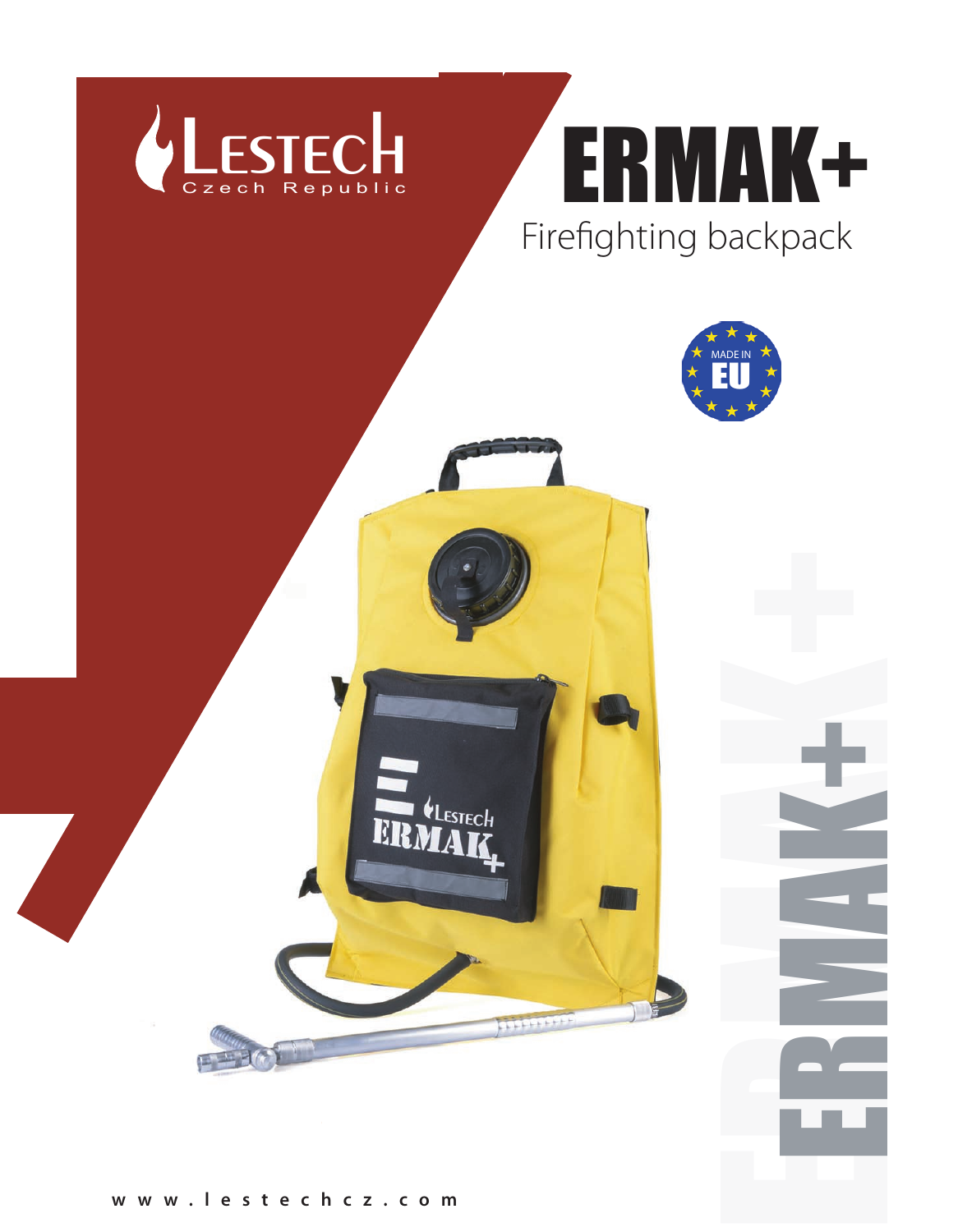**ERMAK+** serves for fighting of small fires, blazing of forest unde<br>and as equipment of patrols after fire liquidation or during burning the brushwood following the<br>exploitation. It is a suitable equipment of fire tankers, **The firefighting backpack ERMAK+** serves for fighting of small fires, blazing of forest undergrowth and as equipment of patrols after fire liquidation or during burning the brushwood following the forest exploitation. It is a suitable equipment of fire tankers, off-road vehicles during visual inspections of forest grounds in dry months or as prevention the combine harvesters during harvests.

**The firefighting backpack ERMAK+** is designed and manufactured without compromises. In its design we put all our experiences we have gained from the development of our firefighting backpacks Ermak series which is on the market since 2014 and is used by professional firefighters and volunteers in the Czech Republic, many countries in EU and beyond its borders. **The firefighting backpack ERMAK+ is designed in Czech Republic, manufactured in our workshop and by our hands!**

**The firefighting backpack ERMAK+** is highest version of our all series of firefighting backpacks. Special emphasis has been placed on **extra comfort and endurance.** The base is two-layer design with outer **extra robust Cordura®** fabric in great visible black-yellow color which protects inner layer - a water carrier. The comfort is guaranteed with a double dorsal pad which is placed between these layers. The complete harness system.

> **Double action handheld pump** offers simple design and very light stroke. The handheld pump is equipped with **spraying extension** for regulation of flow. It is also possible **to use foam** with this extension. Two layer 3D design with outer extra robust Cordura® fabric in great visible black-yellow color. Inner layer made of fabric coated by PVC. **The double soft dorsal pad** guarantees comfort and protects yours back against the cold water. **Comfortable harness system** guarantees comfort and offers wide range of settings for yours backs. Harness system is consists of fully adjustable wide shoulder, waist and sternum straps. **The large cap** enables easy filling of water without removing. The cap is permanently attached to the backpack. **The big plasic handle** for easy handling with filled backpack. **The big storage pocket** and holders for handheld pump or other tools.

|                       | LOCK        | <b>CENTER</b> |
|-----------------------|-------------|---------------|
|                       | Width [mm]  | 440           |
|                       | Height [mm] | 640           |
|                       | Lenght [mm] | 135           |
|                       | Weight [kg] | 2.2           |
|                       | Volume [l]  | 20            |
| Spraying distance [m] |             | 12            |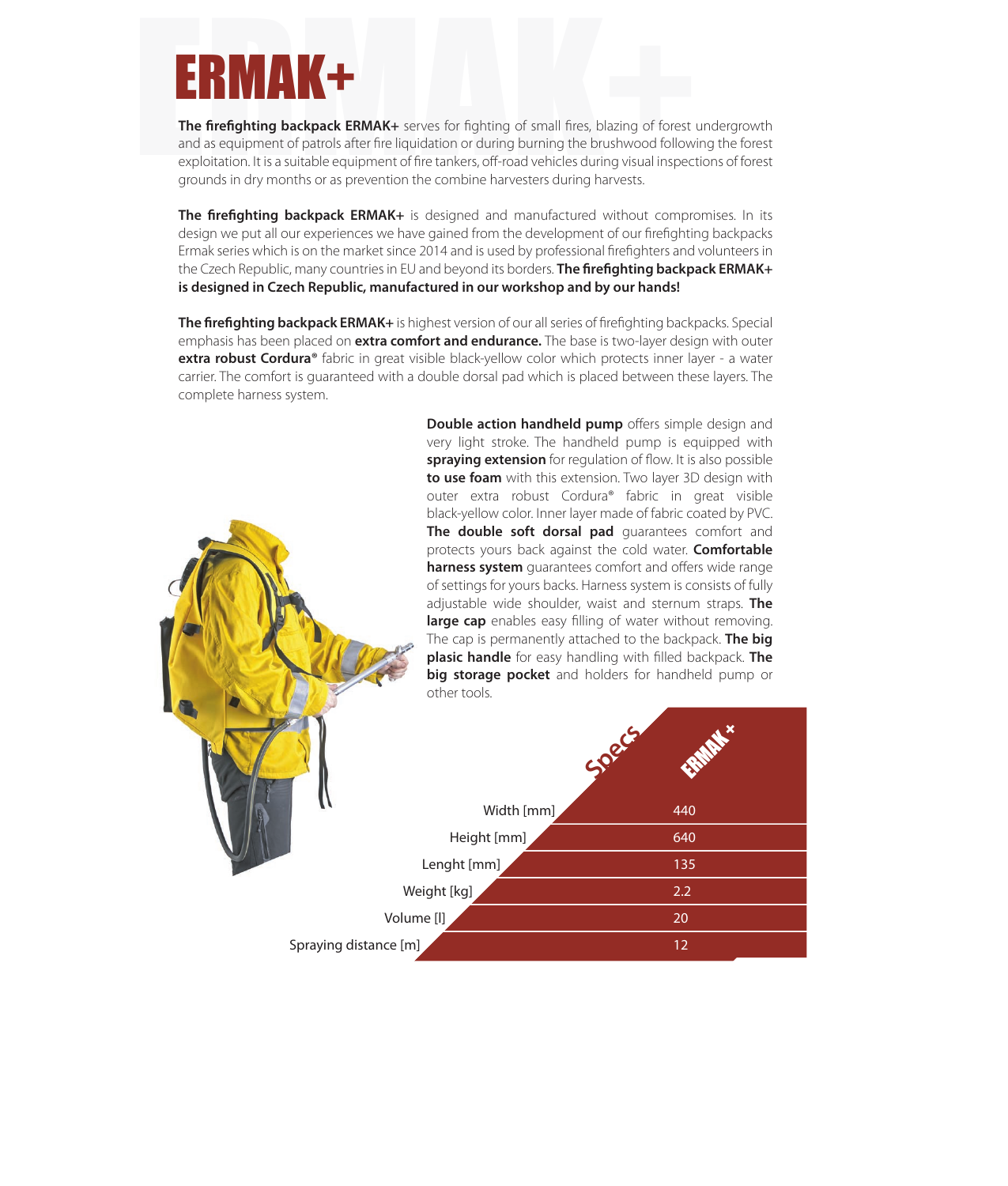# Advantages

#### Two layer 3D design with compact size. The water goes to the space and doesn't push yours back.

 Inner layer made of fabric coated by PVC which protects by outer robust layer.

Harness system with wide shouldér, waist and sternum straps.

> The double soft dorsal pad guarantees comfort and protects yours back **against the cold water.**

> > The double action handheld pump with metal nozzle for regulation of flow.

The quality high pressure hose.

The clips for handheld pump or other tools.

The big storage pocket.

The large cap permanently attached and the backpack.

> The big plastic handle for easy — Thandling with filled backpack.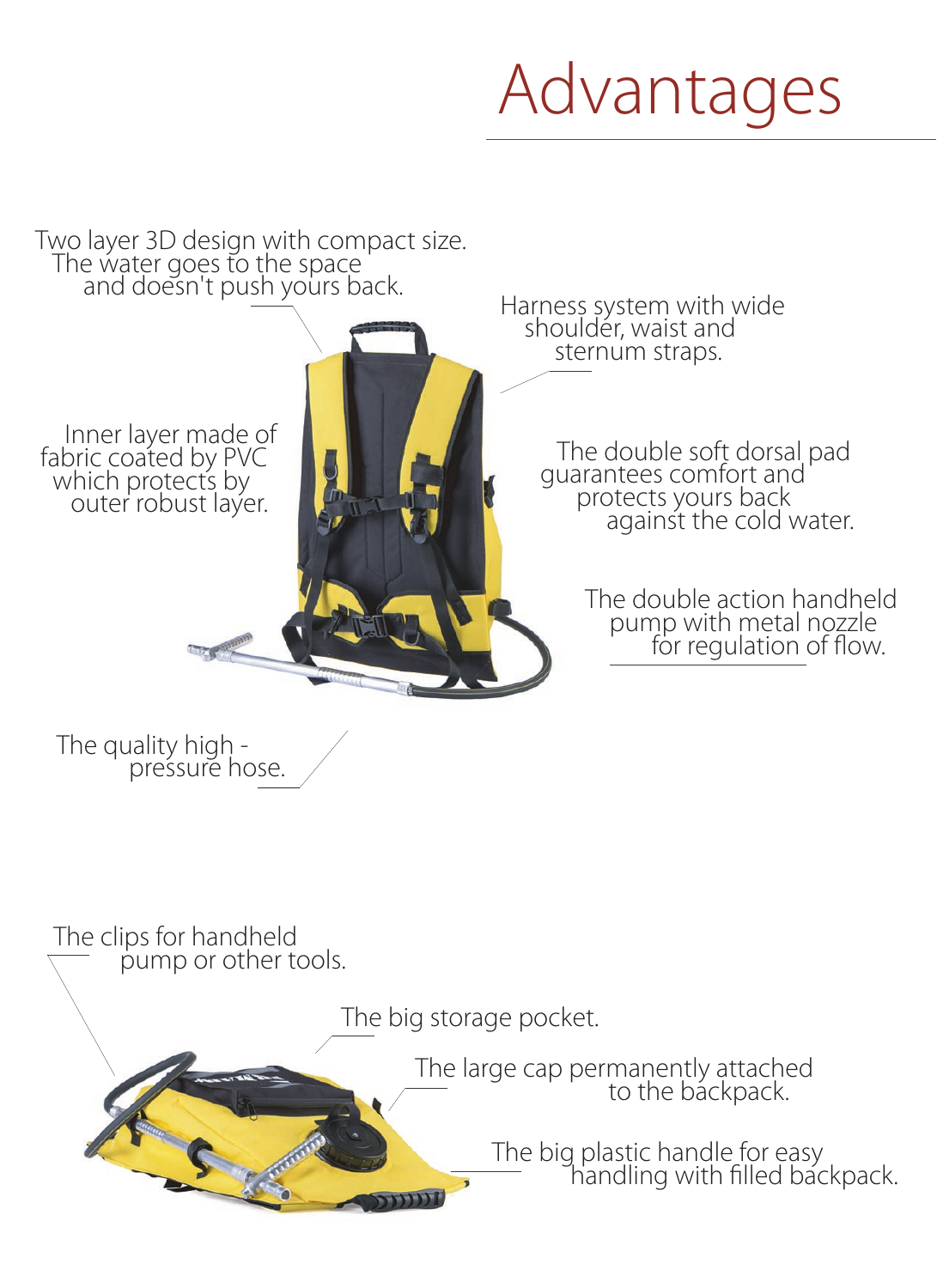# WE ARE MANUFACTURER!



## Made in EU

ERMAK is made in Czech Republic, in our workshop and with our hands.

# **Tradition**

10

Our company has more than 10 years tradition in manufacturing of firefighting backpacks.



## **Service**

As manufacturer we provide warranty and post-warranty service including the supply of spare parts.